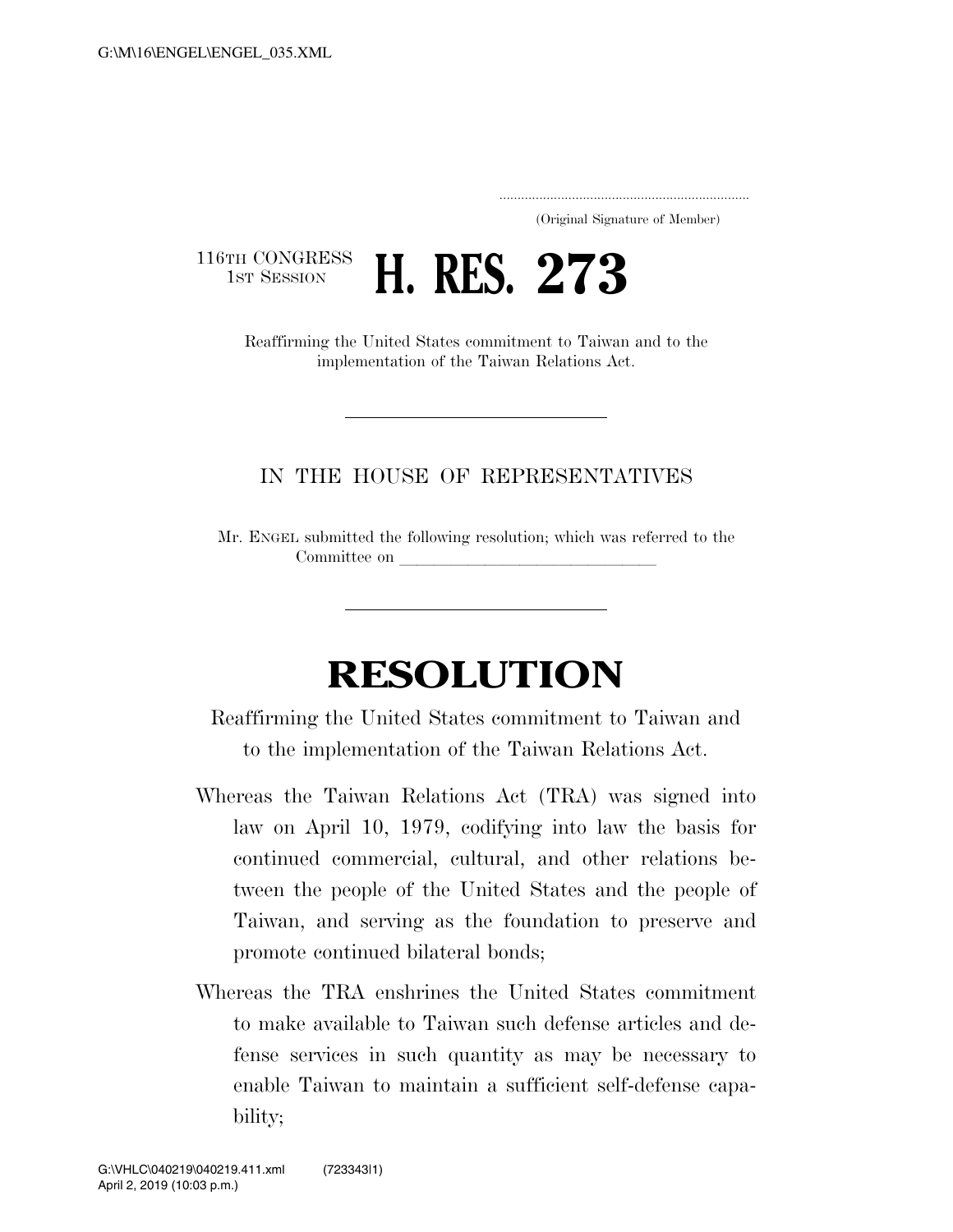- Whereas pursuant to section 1206 of the Foreign Relations Authorization Act, Fiscal Year 2003 (Public Law 107– 228; 22 U.S.C. 2321k note.), Taiwan is to be treated as though it were designated a major non-NATO ally for transfers of defense articles or defense services;
- Whereas in 1982, President Ronald Reagan further clarified the importance and resilience of the United States-Taiwan relationship with the issuance of the Six Assurances;
- Whereas the TRA and the Six Assurances are cornerstones of United States policy with respect to Taiwan, as was reaffirmed by the House of Representatives with the adoption of H. Con. Res. 88 in 2016;
- Whereas the TRA and the Six Assurances have been essential components in helping to maintain peace, security, and stability in the Western Pacific, thereby furthering the political, security, and economic interests of the United States and Taiwan;
- Whereas the United States and Taiwan have forged ever closer economic and security relations over the last four decades based on their shared commitment to democracy, human rights, the rule of law and free market principles, and their willingness to partner in efforts to combat global terrorism and to address other global challenges, such as those related to the environment, public health, energy security, education, women's empowerment, digital economy, poverty, and natural disasters;
- Whereas the United States-Taiwan partnership has been further strengthened since the 2015 memorandum of understanding establishing the Global Cooperation and Training Framework (GCTF), which has allowed the two parties to cohost many workshops on critical topics, includ-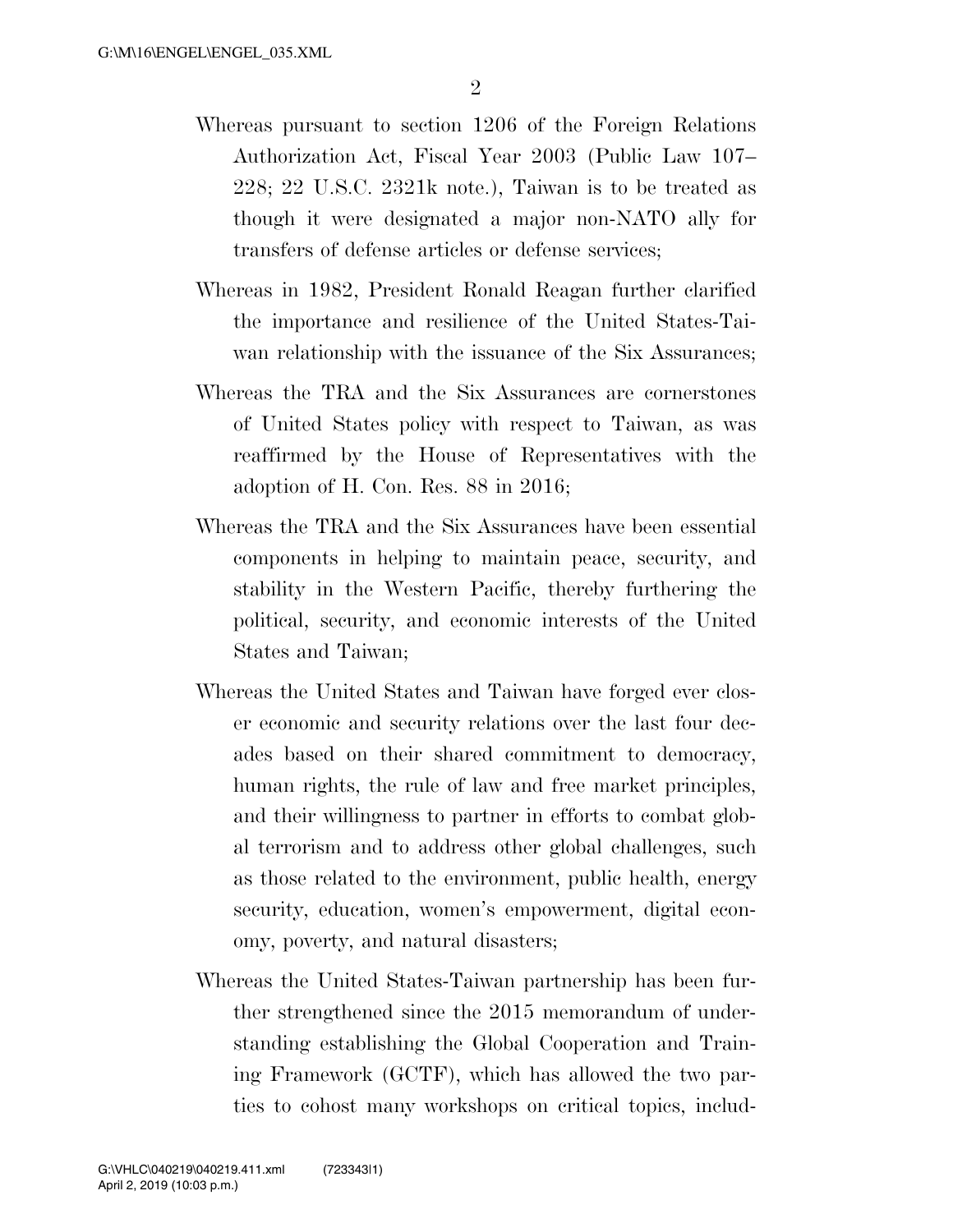ing one in December 2018 on humanitarian assistance and disaster relief to which ten regional governments sent participants;

- Whereas Taiwan has the expertise, willingness, and capability to engage in international efforts to mitigate global challenges related to such issues as public health, aviation safety, crime, and terrorism, but its participation in such efforts has been constrained by conditions imposed by the People's Republic of China (PRC);
- Whereas successive Congresses have called upon the executive branch to develop strategies to obtain meaningful participation for Taiwan in international organizations, such as the World Health Organization (WHO), International Civil Aviation Organization (ICAO), and International Criminal Police Organization (INTERPOL);
- Whereas the Congress most recently expressed support for Taiwan's participation at the World Health Organization's World Health Assembly as an observer on January 22, 2019, with the adoption of H.R. 353 by the House of Representatives;
- Whereas communication on bilateral security, cultural, and commercial interests would be greatly enhanced with the full implementation of the Taiwan Travel Act (Public Law 115–135), which became law on March 16, 2018, and which states that the United States Government ''should encourage visits between officials from the United States and Taiwan at all levels'';
- Whereas the United States and Taiwan have built a strong economic partnership, with the United States now Taiwan's third largest trading partner and with Taiwan the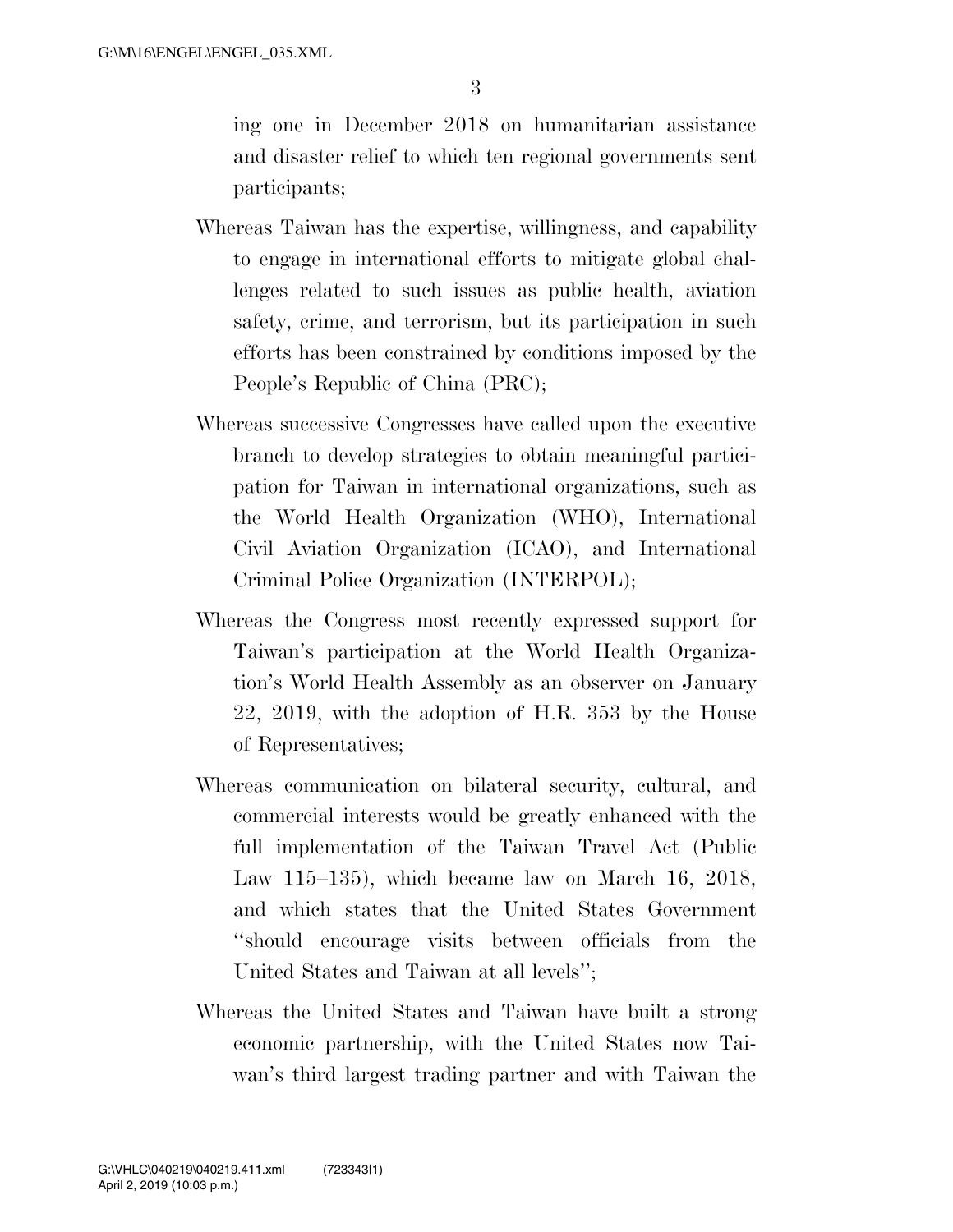11th largest trading partner of the United States and a key destination for United States agricultural exports;

- Whereas strong United States-Taiwan economic relations have been a positive factor in stimulating economic growth and job creation for the people of both the United States and Taiwan; and
- Whereas successive Congresses have publicly reaffirmed United States commitments to Taiwan under the Taiwan Relations Act and Six Assurances, including most recently on December 31, 2018, with the enactment into law of the Asia Reassurance Initiative Act of 2018 (Public Law 115–409), which stated among other things that—

(1) it is United States policy ''to support the close economic, political, and security relationship between Taiwan and the United States'';

(2) ''The President should conduct regular transfers of defense articles to Taiwan that are tailored to meet the existing and likely threats from the People's Republic of China, including supporting the efforts of Taiwan to develop and integrate asymmetric capabilities, as appropriate, including mobile, survivable, and cost-effective capabilities into its military forces.''; and

(3) ''The President should encourage the travel of high-level United States officials to Taiwan, in accordance with the Taiwan Travel Act.'': Now, therefore, be it

1 *Resolved,* That the House of Representatives—

2 (1) reaffirms that the Taiwan Relations Act, to-3 gether with the Six Assurances, are and will remain 4 cornerstones of United States relations with Taiwan;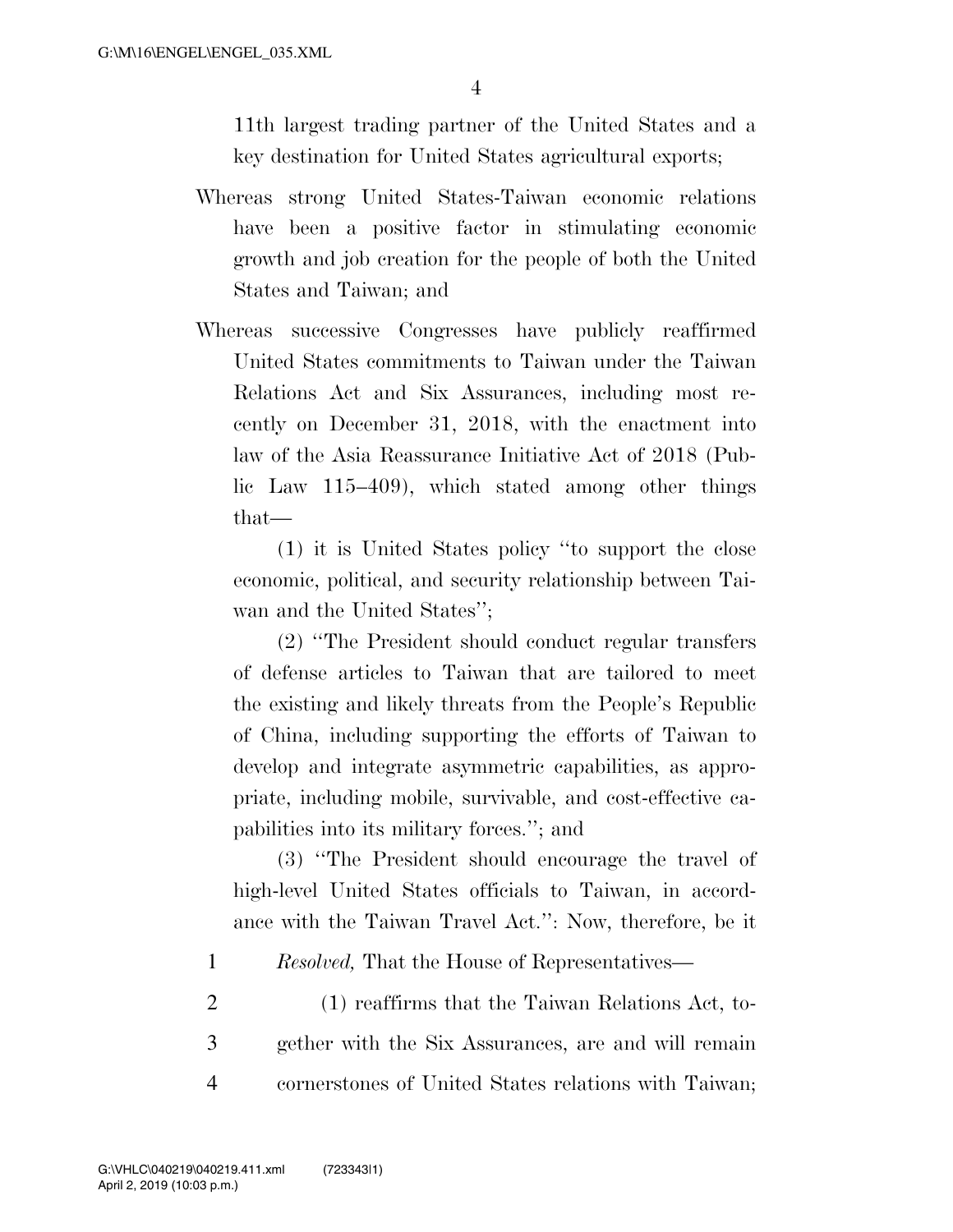(2) encourages United States officials at all lev- els to travel to meet with their counterparts in Tai- wan, and for high-level Taiwan officials to enter the United States and meet with United States officials, per the Taiwan Travel Act;

 (3) reiterates that the President should conduct regular transfers of defense articles to Taiwan con- sistent with Taiwan's national security requirements in accordance to prior legislation, including the Asia Reassurance Initiative Act of 2018 (Public Law  $11 \t115-409$ ;

 (4) calls on the Secretary of State to actively engage internationally in support of Taiwan's mean- ingful participation in international organizations engaged in addressing transnational threats and challenges such as those related to health, aviation security, and crime and terrorism;

 (5) recognizes Taiwan's partnership in com- bating global terrorism, including as a full partner in the Global Coalition to Defeat ISIS, and in ad- dressing other global challenges through the Global Cooperation and Training Framework (GCTF) and other such initiatives;

 (6) underscores the importance of the close peo-ple-to-people ties cultivated through initiatives such